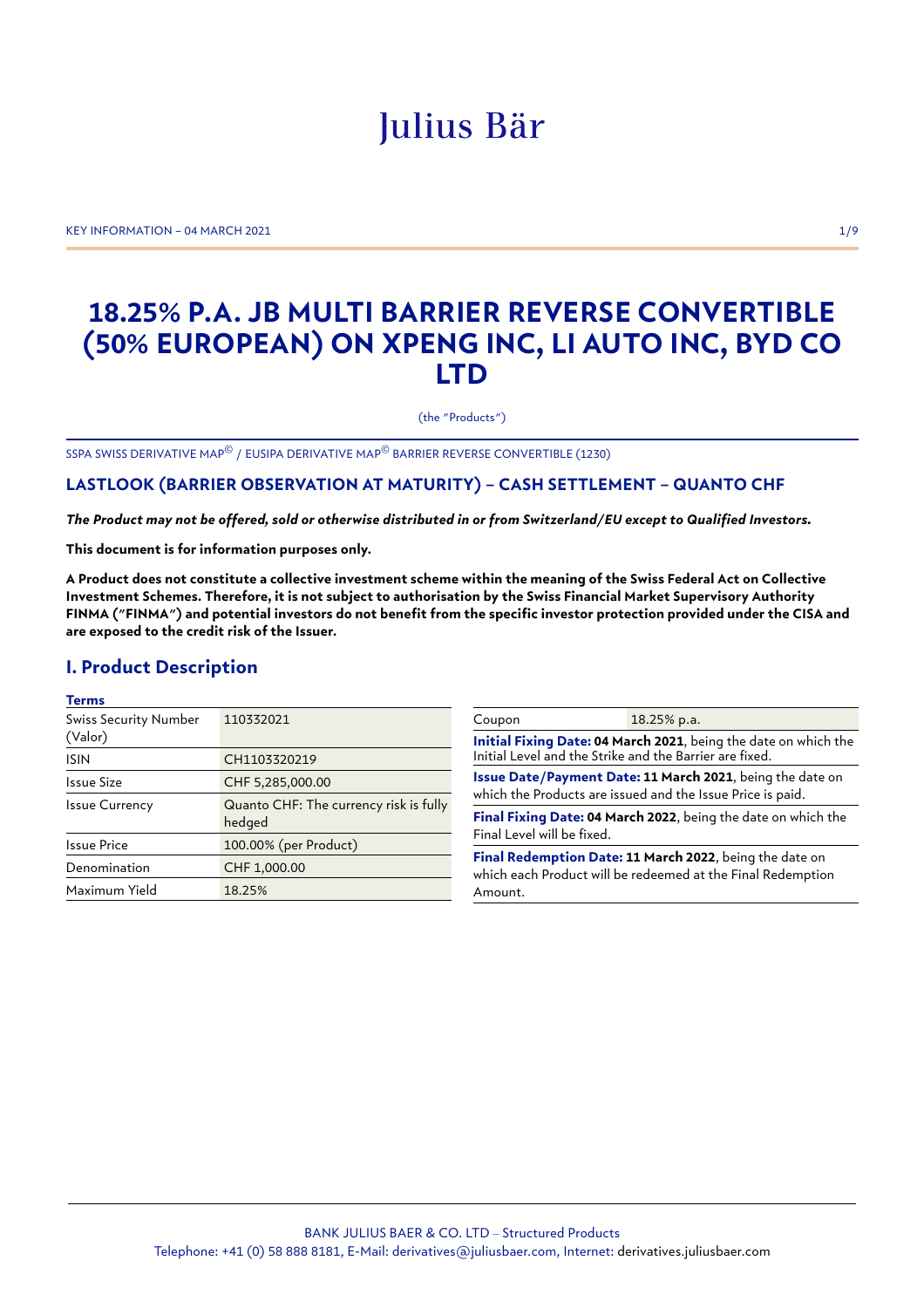#### **Table 1: Underlyings**

## **XPeng Inc (XPEV UN <EQUITY>; New York Stock Exchange, Inc.)**

| Initial Level | $USD 29.86^{1}$         | Currency       | <b>USD</b>             |
|---------------|-------------------------|----------------|------------------------|
| Strike        | USD 29.86 $(100\%)^{2}$ | Valuation Time | Scheduled Closing Time |
| Break-even    | USD 24.4106             | ISIN           | US98422D1054           |
| Barrier       | USD 14.93 $(50\%)^{2}$  | Valor          | 56569241               |

## **Li Auto Inc (LI UW <EQUITY>; Nasdaq/Ngs (Global Select Market))**

| Initial Level | $USD 22.66^{1}$         | Currency       | <b>USD</b>                    |
|---------------|-------------------------|----------------|-------------------------------|
| Strike        | USD 22.66 $(100\%)^{2}$ | Valuation Time | <b>Scheduled Closing Time</b> |
| Break-even    | USD 18.5246             | ISIN           | US50202M1027                  |
| Barrier       | USD 11.33 $(50\%)^{2}$  | Valor          | 56073555                      |

## **Byd Co Ltd (1211 HK <EQUITY>; Hong Kong Exchanges And Clearing Ltd)**

| Initial Level | $HKD 198.70^{1}$         | Currency       | <b>HKD</b>             |
|---------------|--------------------------|----------------|------------------------|
| Strike        | HKD 198.70 $(100\%)^{2}$ | Valuation Time | Scheduled Closing Time |
| Break-even    | HKD 162.4373             | ISIN           | CNE100000296           |
| Barrier       | HKD 99.35 $(50\%)^{2}$   | Valor          | 1459145                |

 $^{1)}$  as of 04 March 2021 08:25 CET

2) in % of the Underlying's Initial Level

#### **Coupon**

| Coupon Amount        |                   | 18.25% p.a. of the Denomination.                                                                                                                                            |                               |                            |
|----------------------|-------------------|-----------------------------------------------------------------------------------------------------------------------------------------------------------------------------|-------------------------------|----------------------------|
|                      |                   | For Swiss tax purposes only, the Coupon is split into two components:                                                                                                       |                               |                            |
| Interest Amount      |                   | 0.00% p.a. of the Denomination.                                                                                                                                             |                               |                            |
| Premium Amount       |                   | 18.25% p.a. of the Denomination.                                                                                                                                            |                               |                            |
| Coupon Payment Dates |                   | Being the date(s) on which the Issuer shall pay the Interest Amount and Premium Amount per<br>Product to the Holders, unless previously redeemed, repurchased or cancelled. |                               |                            |
| <b>Coupon Period</b> |                   | From and including the Start Date                                                                                                                                           | To and excluding the End Date | <b>Coupon Payment Date</b> |
| 1st                  | 11 March 2021     |                                                                                                                                                                             | 11 September 2021             | 13 September 2021          |
| 2 <sub>nd</sub>      | 11 September 2021 |                                                                                                                                                                             | 11 March 2022                 | 11 March 2022              |
|                      |                   |                                                                                                                                                                             |                               |                            |

| Business Day Convention / | modified following, unadjusted / |
|---------------------------|----------------------------------|
| Day Count Fraction        | 30/360                           |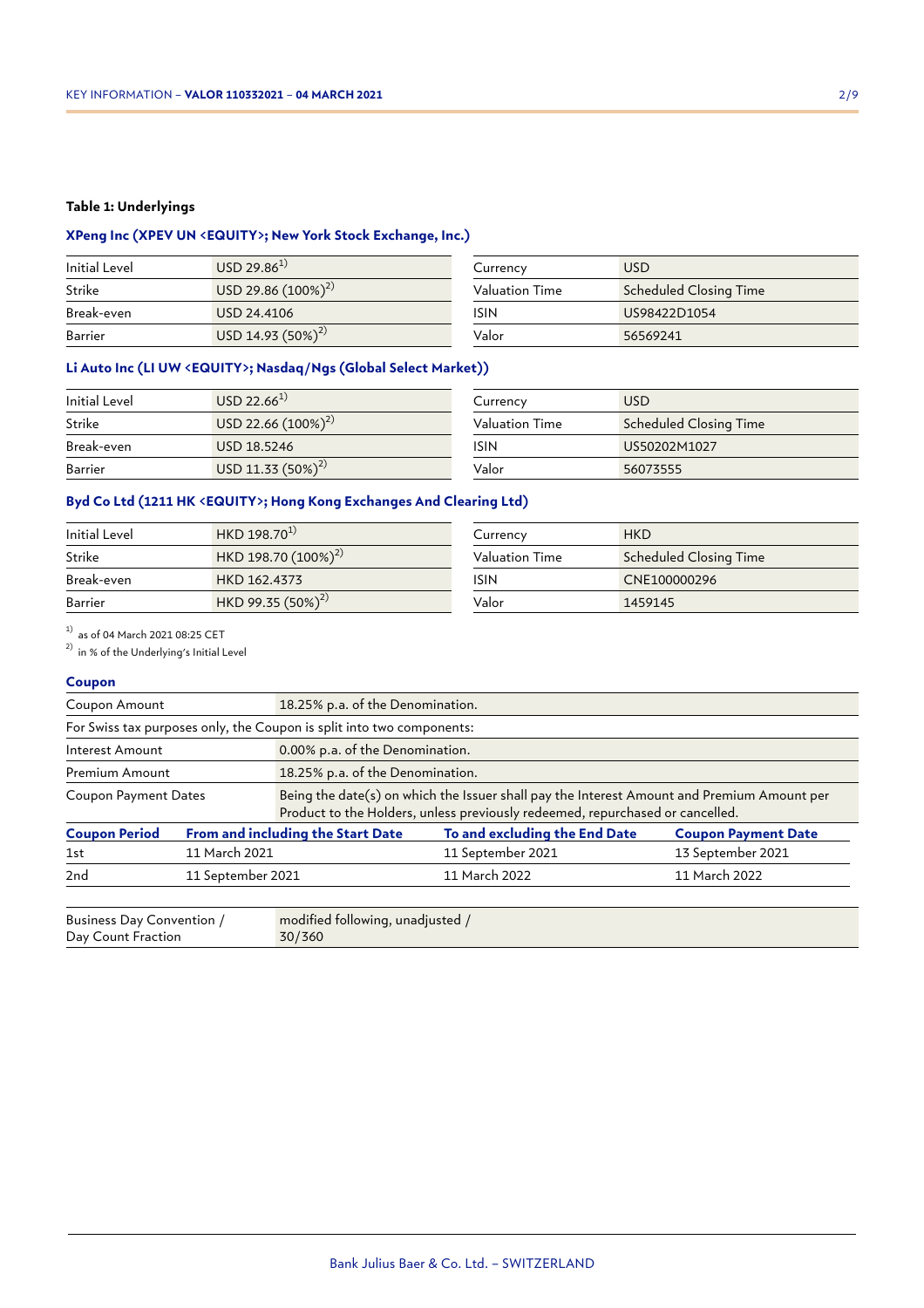#### **Redemption**

| <b>Final Redemption</b>        | Unless previously redeemed, repurchased or cancelled, the Issuer shall redeem each Product on<br>the Final Redemption Date by payment of a cash amount equal to the Final Redemption Amount<br>to the Holder thereof.                                                                                                                                                                                                                                                               |
|--------------------------------|-------------------------------------------------------------------------------------------------------------------------------------------------------------------------------------------------------------------------------------------------------------------------------------------------------------------------------------------------------------------------------------------------------------------------------------------------------------------------------------|
| <b>Final Redemption Amount</b> | (i) if the Final Level of each Underlying is above its Barrier, a cash amount equal to 100% of the<br>Denomination; or<br>(ii) if the Final Level of at least one Underlying is at or below its Barrier, a cash amount equal to<br>the Denomination multiplied by the ratio of the Final Level of the Worst-Performing Underlying<br>(Final Levelworst-of) divided by its Strike (Strikeworst-of), calculated by the Calculation Agent in<br>accordance with the following formula: |
|                                | Denomination $\times$ Final Level <sub>worst-of</sub>                                                                                                                                                                                                                                                                                                                                                                                                                               |

| enomination $\times$ | <b>FIIIdI</b> Level <sub>worst-of</sub> |
|----------------------|-----------------------------------------|
|                      | Strike <sub>worst-of</sub>              |

| Settlement Type                 | Cash settlement                                                                                                                                                                                                                                                                               |  |
|---------------------------------|-----------------------------------------------------------------------------------------------------------------------------------------------------------------------------------------------------------------------------------------------------------------------------------------------|--|
| Worst-Performing Underlying     | Out of all Underlyings, the Underlying in respect of which its Final Level divided by its Strike<br>results in the <b>lowest</b> value.                                                                                                                                                       |  |
| Level                           | with respect to each Underlying, the Share Price of such Underlying                                                                                                                                                                                                                           |  |
| <b>Initial Level</b>            | with respect to each Underlying, the relevant Initial Level specified in Table 1, which is equal to<br>100% of its Level on the Initial Fixing Date, as determined by the Calculation Agent                                                                                                   |  |
| <b>Final Level</b>              | with respect to each Underlying, its Level at the Valuation Time on the Final Fixing Date, as<br>determined by the Calculation Agent                                                                                                                                                          |  |
| <b>Valuation Time</b>           | with respect to each Underlying, the relevant Valuation Time specified in Table 1                                                                                                                                                                                                             |  |
| Strike                          | with respect to each Underlying, the relevant Strike specified in Table 1, which is equal to<br>100.00% of its Initial Level, as determined by the Calculation Agent                                                                                                                          |  |
| <b>Barrier</b>                  | with respect to each Underlying, the relevant Barrier specified in Table 1, being 50.00% of its<br><b>Initial Level</b>                                                                                                                                                                       |  |
| <b>Barrier Event</b>            | If the Level of any Underlying at the Valuation Time on the Barrier Observation Date is at or<br><b>below</b> its Barrier.                                                                                                                                                                    |  |
| <b>Barrier Observation Date</b> | 04 March 2022, being the date on which the Level of each Underlying is observed for purposes of<br>determining whether a Barrier Event has occurred.                                                                                                                                          |  |
| <b>Swiss Taxation</b>           |                                                                                                                                                                                                                                                                                               |  |
| Stamp duty                      | Stamp duty is not due on secondary market transactions in case the product's term does not<br>exceed one year.                                                                                                                                                                                |  |
| Withholding tax                 | No Swiss Federal withholding tax.                                                                                                                                                                                                                                                             |  |
| Income tax                      | The coupon consists of an interest payment (0.00% p.a.) and a premium payment (18.25% p.a.).<br>For private investors with tax residence in Switzerland, the interest part of the coupon is subject<br>to income tax while the premium part of the coupon qualifies as tax free capital gain. |  |

The aforementioned tax description is based on the relevant tax laws and regulations of the tax authorities valid at the time of launch of this issue. These laws and regulations may change at any time, possibly with retroactive effect. Furthermore the tax treatment may depend on the personal situation of the investor and may be subject to change in the future. This information is not purported to be a complete description of all potential tax effects. Potential investors are advised to consult their tax advisors to determine the special tax consequences of the purchase, ownership or disposition of the Product.

#### **General Tax Information**

Transactions and payments related to this product may be subject to additional (foreign) transaction taxes and or withholding taxes such as US withholding taxes pursuant to FATCA (Foreign Account Tax Compliance Act) or the Section 871(m) of the US Internal Revenue Code. Any amounts due, shall be paid net of such taxes. The issuer is not obliged to pay additional amounts with regard to amounts so withheld.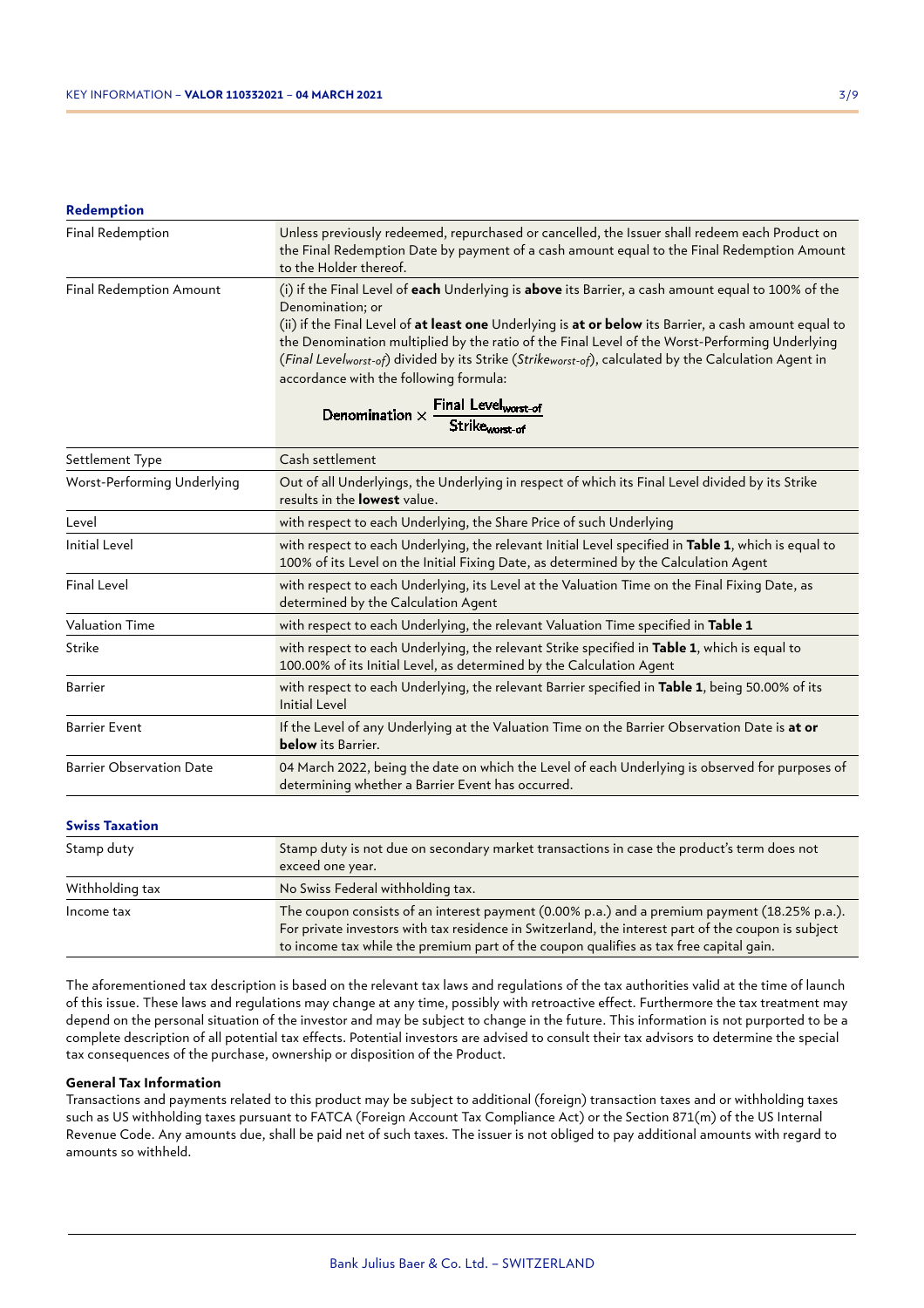#### **Product Description**

Barrier Reverse Convertibles are primarily targeted at investors expecting (i) the volatility of the Underlyings to decrease, (ii) the value of the Underlyings to remain constant or to slightly increase, in each case, throughout the term of the Products and (iii) that on the Final Fixing Date no Barrier Event will occur.

On the Final Redemption Date (if not early redeemed), a Product is redeemed at a cash amount equal to 100% of the Denomination if the Final Level of each Underlying is above its Barrier. Alternatively, if the Final Level of at least one Underlying is at or below its Barrier, a Product is redeemed on the Final Redemption Date (if not early redeemed) by payment of a cash amount. In such case, the Final Redemption Amount is linked to the negative performance of the Worst-Performing Underlying.

The Products provide for the observation of the Barrier only once on the Final Fixing Date.

#### **Product Documentation**

The complete and legally binding terms and conditions of the Products are set forth in the base prospectus (consisting of the Securities Note for the issuance of Yield Enhancement Products dated 17 June 2020 (the "Securities Note") and the Registration Document of the Bank Julius Baer & Co. Ltd. dated 17 June 2020 (the "Registration Document")) of Bank Julius Baer & Co. Ltd. (the "Bank"), as supplemented from time to time (the "Base Prospectus") and the relevant final terms prepared in relation to the Products (the "Final Terms"). The Base Prospectus and the Final Terms may be obtained free of charge from Bank Julius Baer & Co. Ltd., Bahnhofstrasse 36, 8001 Zurich, Switzerland.

This document is designated for distribution and use in Switzerland. Neither the Issuer nor any other person assumes any responsibility for the compliance of this document with any applicable law and regulations in any other jurisdiction than Switzerland.

| <b>Issuer</b>                                                 | Bank Julius Baer & Co. Ltd., Guernsey Branch<br>(Rating: Moody's A3)<br>(Prudential Supervision: by the Swiss Financial Market Supervisory Authority FINMA)                                                         |
|---------------------------------------------------------------|---------------------------------------------------------------------------------------------------------------------------------------------------------------------------------------------------------------------|
| Lead Manager                                                  | Bank Julius Baer & Co. Ltd., Zurich                                                                                                                                                                                 |
| <b>Risk Category</b>                                          | Complex Product                                                                                                                                                                                                     |
| <b>Product Category</b>                                       | <b>Yield Enhancement</b>                                                                                                                                                                                            |
| Product Type                                                  | Barrier Reverse Convertible                                                                                                                                                                                         |
| SSPA Code                                                     | 1230 (with additional feature according to the SSPA Swiss Derivative Map©: European Barrier<br>(only the last day closing price is relevant for monitoring the barrier))                                            |
| Calculation Agent                                             | Bank Julius Baer & Co. Ltd., Zurich and any agents or other persons acting on behalf of such<br>Calculation Agent and any successor appointed by the Issuer                                                         |
| Paying Agent                                                  | Bank Julius Baer & Co. Ltd., Zurich and any agents or other persons acting on behalf of such<br>Paying Agent and any successor appointed by the Issuer                                                              |
| Listing and Admission to Trading/<br>Secondary Market Trading | None                                                                                                                                                                                                                |
| Quotation                                                     | The Products are traded in percentage of the Denomination at a clean price, i.e., the trading<br>price does not contain accrued interest or premium, which is calculated separately, and are<br>booked accordingly. |
| Clearing System                                               | SIX SIS AG                                                                                                                                                                                                          |
| Form                                                          | <b>Uncertificated Securities</b>                                                                                                                                                                                    |
| Governing Law / Jurisdiction                                  | Swiss Law / Zurich 1, Switzerland                                                                                                                                                                                   |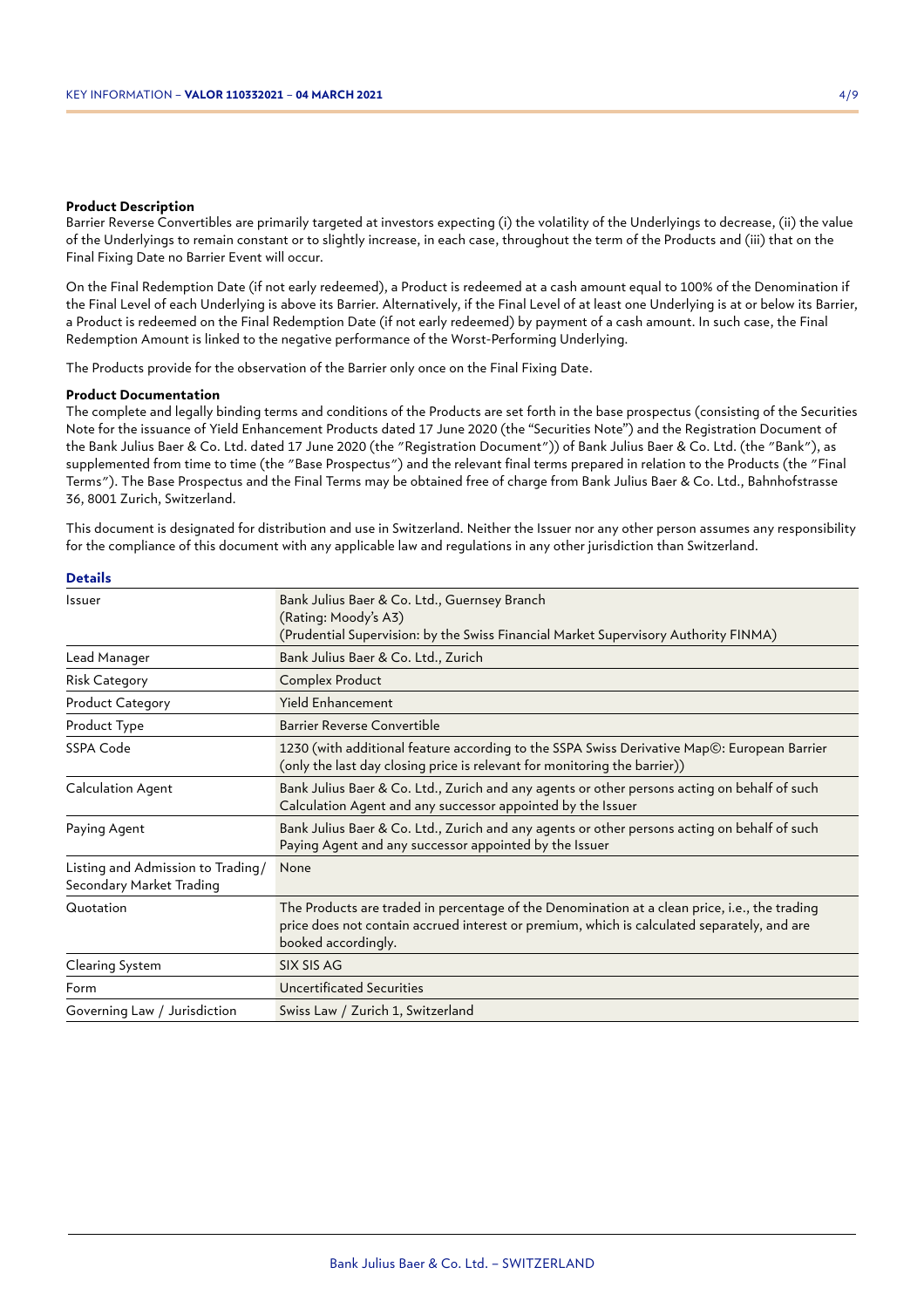## **II. Profit and Loss Prospects**

The potential return on the Product is limited to the aggregate of the Interest Amounts and Premium Amounts scheduled to be paid under the Product. This means that the return on the Product is capped while a direct investment in the Underlyings typically is not.

The potential loss associated with an investment in such Products is linked to the negative performance of the Worst-Performing Underlying and corresponds to the difference between the invested amount and the aggregate of the Final Redemption

Amount, which may be as low as zero, and the Interest Amounts and Premium Amounts. Although the Interest Amounts and the Premium Amounts will, subject to the issuer risk (see "III.1. Issuer Risk" below) and other extraordinary events (see "III.2. Early Redemption" below), be paid in any event, the loss resulting from the negative performance of the Worst-Performing Underlying may equal or even clearly exceed the Interest Amount and Premium Amount payments. Investors therefore should be prepared to sustain a partial or total loss of their investment.

#### **Redemption Scenarios**

| Investment Amount           | CHF 1,000.00        |
|-----------------------------|---------------------|
| Worst-Performing Underlying | XPeng Inc           |
| Initial Level               | USD 29.86           |
| Strike                      | USD 29.86 (100.00%) |
| Barrier                     | USD 14.93 (50.00%)  |

| <b>Final</b><br>Level | Performance as<br>per<br><b>Final Fixing</b><br><b>Date</b><br>(in % of the<br><b>Initial Level)</b> | Redemption Amount (including Coupon) - if<br><b>Barrier Event has occurred</b> | Profit/Loss in<br>$%$ of<br>the<br><b>Investment</b><br>Amount | <b>Redemption Amount</b><br>(including Coupon)<br>- if no Barrier Event<br>has occurred | <b>Profit/Loss</b><br>in % of the<br><b>Investment</b><br><b>Amount</b> |
|-----------------------|------------------------------------------------------------------------------------------------------|--------------------------------------------------------------------------------|----------------------------------------------------------------|-----------------------------------------------------------------------------------------|-------------------------------------------------------------------------|
| USD 11.94             | $-60%$                                                                                               | CHF 582.40                                                                     | $-41.76%$                                                      |                                                                                         |                                                                         |
| USD 14.93             | $-50%$                                                                                               | CHF 682.50                                                                     | $-31.75%$                                                      |                                                                                         |                                                                         |
| USD 17.92             | $-40%$                                                                                               |                                                                                |                                                                | CHF 1,182.50                                                                            | +18.25%                                                                 |
| USD 20.90             | $-30%$                                                                                               |                                                                                |                                                                | CHF 1,182.50                                                                            | $+18.25%$                                                               |
| USD 23.89             | $-20%$                                                                                               |                                                                                |                                                                | CHF 1,182.50                                                                            | $+18.25%$                                                               |
| USD 26.87             | $-10%$                                                                                               |                                                                                |                                                                | CHF 1,182.50                                                                            | $+18.25%$                                                               |
| USD 29.86             |                                                                                                      |                                                                                |                                                                | CHF 1,182.50                                                                            | +18.25%                                                                 |
| <b>USD 32.85</b>      | $+10%$                                                                                               |                                                                                |                                                                | CHF 1,182.50                                                                            | +18.25%                                                                 |
| USD 35.83             | $+20%$                                                                                               |                                                                                |                                                                | CHF 1,182.50                                                                            | +18.25%                                                                 |
| USD 38.82             | $+30%$                                                                                               |                                                                                |                                                                | CHF 1,182.50                                                                            | $+18.25%$                                                               |

The above described redemption scenarios serve exclusively to illustrate the profit and loss prospects and are based on hypothetical price/level developments and on the assumption that the shares of XPeng Inc are the Worst-Performing Underlying. These figures are neither an indicator nor a warranty of future price/level developments of the Underlyings and the market value of the Product.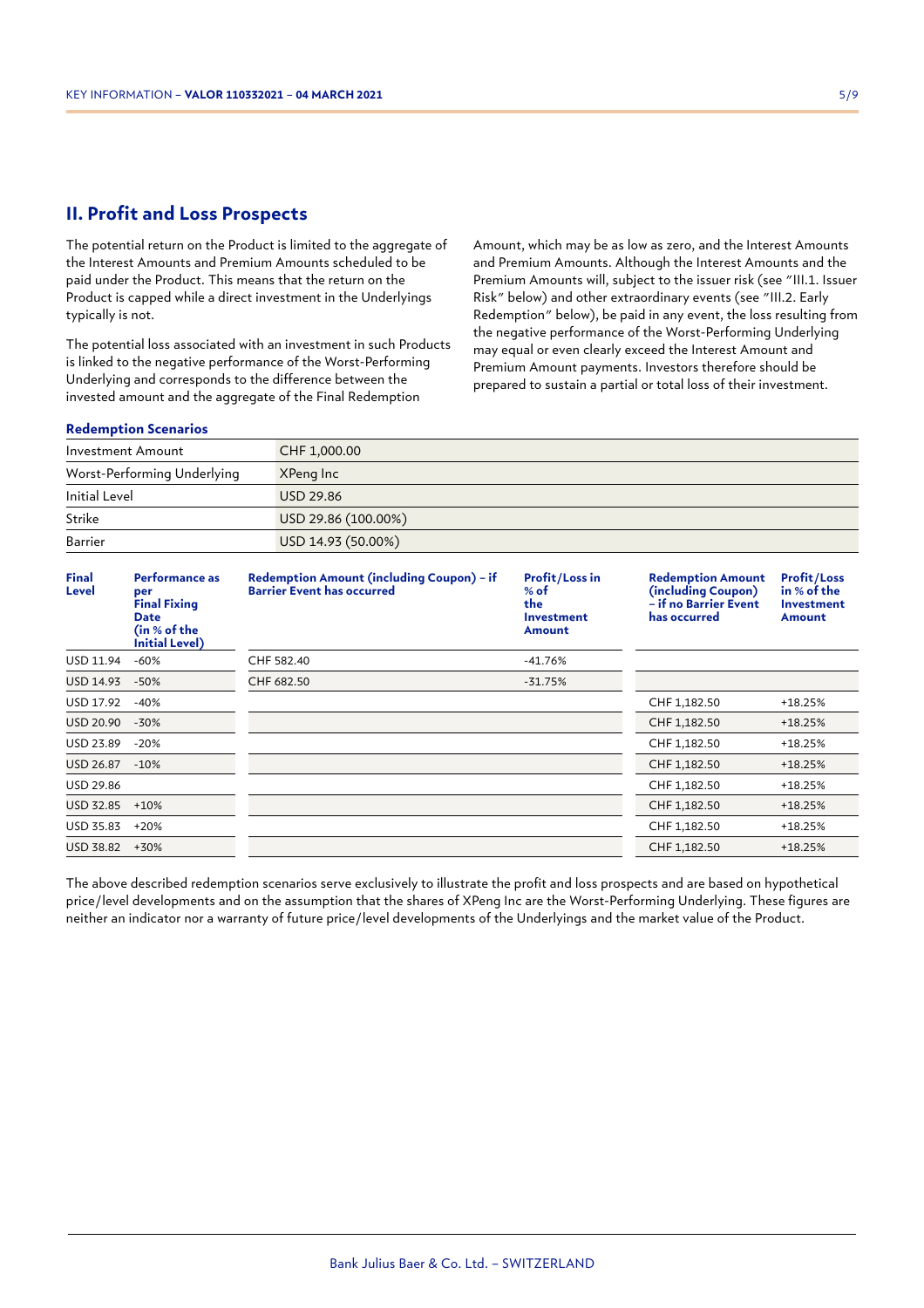## **III. Significant Risks for Investors**

The following risk disclosure cannot disclose all the risks associated with an investment in the Products. Therefore, potential investors in Products should consult the Base Prospectus and the Final Terms and their client advisor as to the product specific risks before making an investment decision.

#### 1. Issuer Risk

Investors bear the credit risk of the Issuer. The Products´ retention of value is dependent not only on the development of the value of the Underlying, but also on the creditworthiness of the Issuer, which may change over the term of the Product. The credit rating of the Issuer is not a guarantee of credit quality. In case of the Issuer's insolvency or bankruptcy the investors in the Products may lose their entire investment.

The Products are direct, unconditional, unsecured and unsubordinated obligations of the Issuer. If the Issuer were to become insolvent, claims of investors in Products will rank equally in right of payment with all other unsecured and unsubordinated obligations of the Issuer, except such obligations given priority by law. In such a case, investors in Products may suffer a loss of all or a portion of their investment therein, irrespective of any favourable development of the other value determining factors, such as the performance of the Underlying(s).

The Products do not constitute bank accounts or deposits at Bank Julius Baer & Co. Ltd. The Products are less liquid than bank accounts or deposits and bear higher risks. An investment in Products will not be covered by any compensation or insurance scheme (such as a bank deposit protection scheme) of any government agency of Switzerland or any other jurisdiction and Products do not have the benefit of any government guarantee. Products are the obligations of the Issuer only and holders of Products must look solely to the Issuer for the performance of the Issuer's obligations under such Products. In the event of the insolvency of the Issuer, an investor in Products may lose all or some of its investment therein.

Bank Julius Baer & Co. Ltd. is a bank pursuant to the Federal Banking Act (BA; SR 952.0) and a securities dealer pursuant to the Federal Act on Stock Exchanges and Complex Products Trading (SESTA; SR 954.1) subject to the prudential supervision by the Swiss Financial Market Supervisory Authority FINMA in Berne (Laupenstrasse 27, CH-3003 Berne; http://www.finma.ch).

The Issuer, Bank Julius Baer & Co. Ltd, Guernsey Branch (a branch of Bank Julius Baer & Co. Ltd., Zurich, founded in Switzerland and under the supervision of the Swiss Financial Market Supervisory Authority FINMA), is licensed in Guernsey under the Banking Supervision (Bailiwick of Guernsey) Law 1994 and The Protection of Investors (Bailiwick of Guernsey) Law 1987. Neither the Guernsey Financial Services Commission (P.O. Box 128, Glategny Court, Glategny Esplanade, St. Peter Port, Guernsey, Channel Islands, GY1 3HQ) nor the States of Guernsey Policy Council takes any responsibility for the financial soundness of the Issue or for the correctness of any of the statements made or opinions expressed with regard to it.

## 2. Product Risks

An investment in Products entails certain risks, which vary depending on the specific type and structure of the relevant Products and the relevant Underlying(s).

An investment in Products requires a thorough understanding of the nature of Products. Potential investors in Products should be experienced with respect to an investment in complex financial instruments and be aware of the related risks. A potential investor in Products should determine the suitability of such an investment in light of such investor's particular circumstances. In particular, a potential investor in Products should:

- <sup>n</sup> have sufficient knowledge and experience to make a meaningful evaluation of Products, the merits and risks of investing in Products and the information contained in the Base Prospectus and the applicable Terms and Conditions;
- <sup>n</sup> have access to, and knowledge of, appropriate analytical tools to evaluate, in the context of such investor's particular financial situation, an investment in Products and the impact the relevant Products will have on such investor's overall investment portfolio;
- <sup>n</sup> have sufficient financial resources to bear all the risks of an investment in the relevant Products;
- understand thoroughly the Terms and Conditions applicable to the relevant Products and be familiar with the behaviour of the relevant Underlying(s) and financial markets;
- $\blacksquare$  be able to evaluate (either alone or with the help of a financial adviser) possible scenarios for economic and other factors that may affect such investor's investment and ability to bear the applicable risks of an investment in Products until their redemption; and
- <sup>n</sup> recognise that it may not be possible to dispose of Products for a substantial period of time, if at all, before their redemption.

The trading market for securities, such as Products, may be volatile and may be adversely impacted by many events.

Products are complex financial instruments. Investors generally purchase complex financial instruments as a way to enhance yield with an understood, measured, appropriate addition of risk to their overall investment portfolios. A potential investor should not invest in Products unless such investor has the expertise (either alone or with the help of a financial adviser) to evaluate how the relevant Products will perform under changing conditions, the resulting effects on the market value of the relevant Products and the impact such an investment will have on such investor's overall investment portfolio.

#### **Risk of total loss**

Products involve a high degree of risk, and prospective investors in the Products should recognise that, under certain circumstances, Products may have a redemption value of zero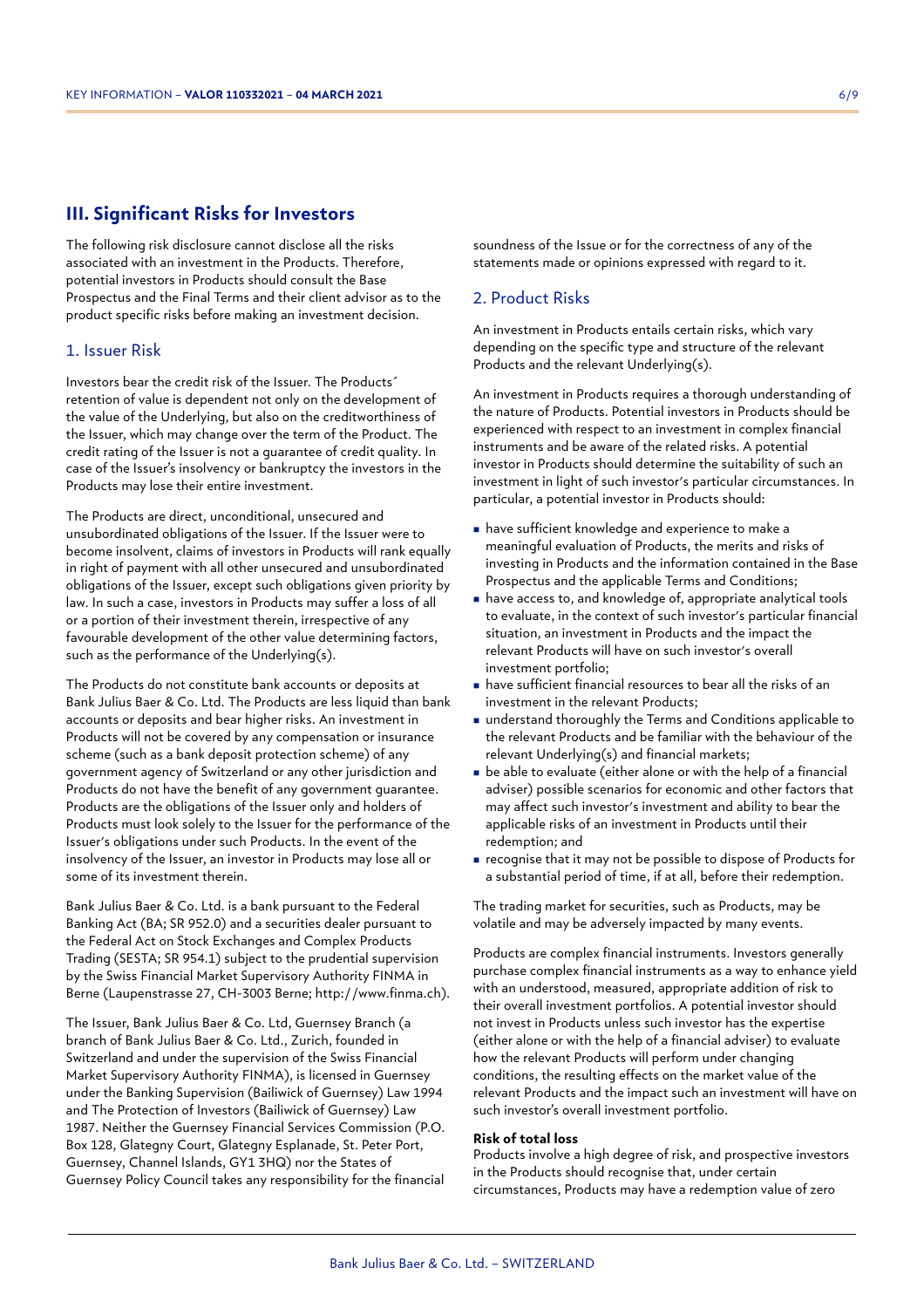and any Payout Amounts, Interest Amounts and Premium Amounts scheduled to be paid thereunder may not be paid. Prospective investors should therefore be prepared to sustain a partial or total loss of the amount of their investment therein.

#### **Capped Profit Potential**

Investors in Products should be aware that the profit potential in relation thereto is capped. Therefore, an investment in Products may lead to a lower return than a direct investment in the Underlying(s).

#### **Unpredictable Market Value for Products**

During the term of a Product, the market value of, and the expected return on, such Product may be influenced by many factors, some or all of which may be unpredictable. Many economic and market factors will influence the market value of a Product. The Issuer expects that, generally, the value and volatility of the Underlying(s) on any day will affect the market value of such Product more than any other single factor. However, a potential investor should not expect the market value of a Product in the secondary market to vary in proportion to changes in the value of the Underlying(s). The return on a Product (if any) may bear little relation to, and may be much less than, the return that the investor therein might have achieved if such investor had invested directly in the Underlying(s).

The market value of, and return (if any) on, a Product will be affected by a number of other factors, which may be unpredictable or beyond the Issuer's control, and which may offset or magnify each other, including, without limitation:

- <sup>n</sup> supply and demand for such Product, including inventory positions of any other market maker;
- $\blacksquare$  the expected frequency and magnitude of changes in the market value of the Underlying(s) (volatility);
- <sup>n</sup> economic, financial, political or regulatory events or judicial decisions that affect the Issuer, the Underlying(s) or the financial markets generally;
- $\blacksquare$  interest and yield rates in the market generally;
- $\blacksquare$  the time remaining until the Final Redemption Date;
- <sup>n</sup> if applicable, the difference between the Level or Commodity Reference Price, as applicable, and the relevant threshold specified in the applicable Terms and Conditions;
- <sup>n</sup> the Issuer's creditworthiness, including actual or anticipated downgrades in the Issuer's credit ratings; and
- in dividend payments on the Underlying(s), if any.

Some or all of these factors may influence the price of a Product. The impact of any of the factors set forth above may enhance or offset some or all of any change resulting from another factor or factors.

In addition, certain built-in costs are likely to adversely affect the market value of Products. The price at which the Issuer will be willing to purchase Products from a holder in secondary market transactions, if at all, will likely be lower than the original Issue Price.

#### **Exposure to the performance of the Underlyings**

Each Product will represent an investment linked to the performance of the Underlying(s) and potential investors should note that any amount(s) payable or other benefit to be received under the Products will generally depend upon the performance of the Underlying(s). The past performance of the Underlyings is not indicative of the future performance.

#### **Exchange Rate Risk**

The Underlying(s) may be denominated in a currency other than that of the Issue Currency or, if applicable, the Settlement Currency for such Product, or the Underlying(s) may be denominated in a currency other than, or the Issue Currency or, if applicable, the Settlement Currency may not be, the currency of the home jurisdiction of the investor in such Product. Exchange rates between currencies are determined by factors of supply and demand in the international currency markets, which are in particular influenced by macro economic factors, speculation and central bank and government intervention (including the imposition of currency controls and restrictions). Therefore, fluctuations in exchange rates may adversely affect the market value of a Product or the value of the Underlying(s).

#### **Secondary Market**

Products may have no established trading market when issued and one may never develop. If a market does develop, it may not be liquid. Therefore, investors may not be able to sell their Products easily or at prices reasonably acceptable to them.

Under normal market circumstances, the Issuer will endeavour to provide a secondary market for Products, but is under no obligation to do so. Upon investor demand, the Issuer will endeavour to provide bid/offer prices for products, depending on actual market conditions. There will be a price difference between bid and offer prices (spread).

#### **Early Redemption**

The investors must be aware of a possible early redemption of the Product.

Upon the occurrence of an extraordinary event, the Calculation Agent and the Issuer, acting together, have the right to, among other things, early redeem the relevant Products. If the Issuer exercises such early redemption right(s), investors should be aware that the early redemption price may be considerably lower than the Issue Price (or, if different, the price the relevant investor paid for such product) and/or the Final Redemption Amount that would otherwise have been paid on the Final Redemption Date.

#### **Further product specific risks**

Investors should be aware that an investment in the Products generally results in a loss upon redemption if a Barrier Event has occurred. A Barrier Event will occur if the Final Level of at least one of the Underlyings is at or below its Barrier. The potential loss associated with an investment in such Products is linked to the negative performance of the Worst-Performing Underlying.

Furthermore, investors in products linked to multiple Underlyings that are exposed to the performance of the Worst-Performing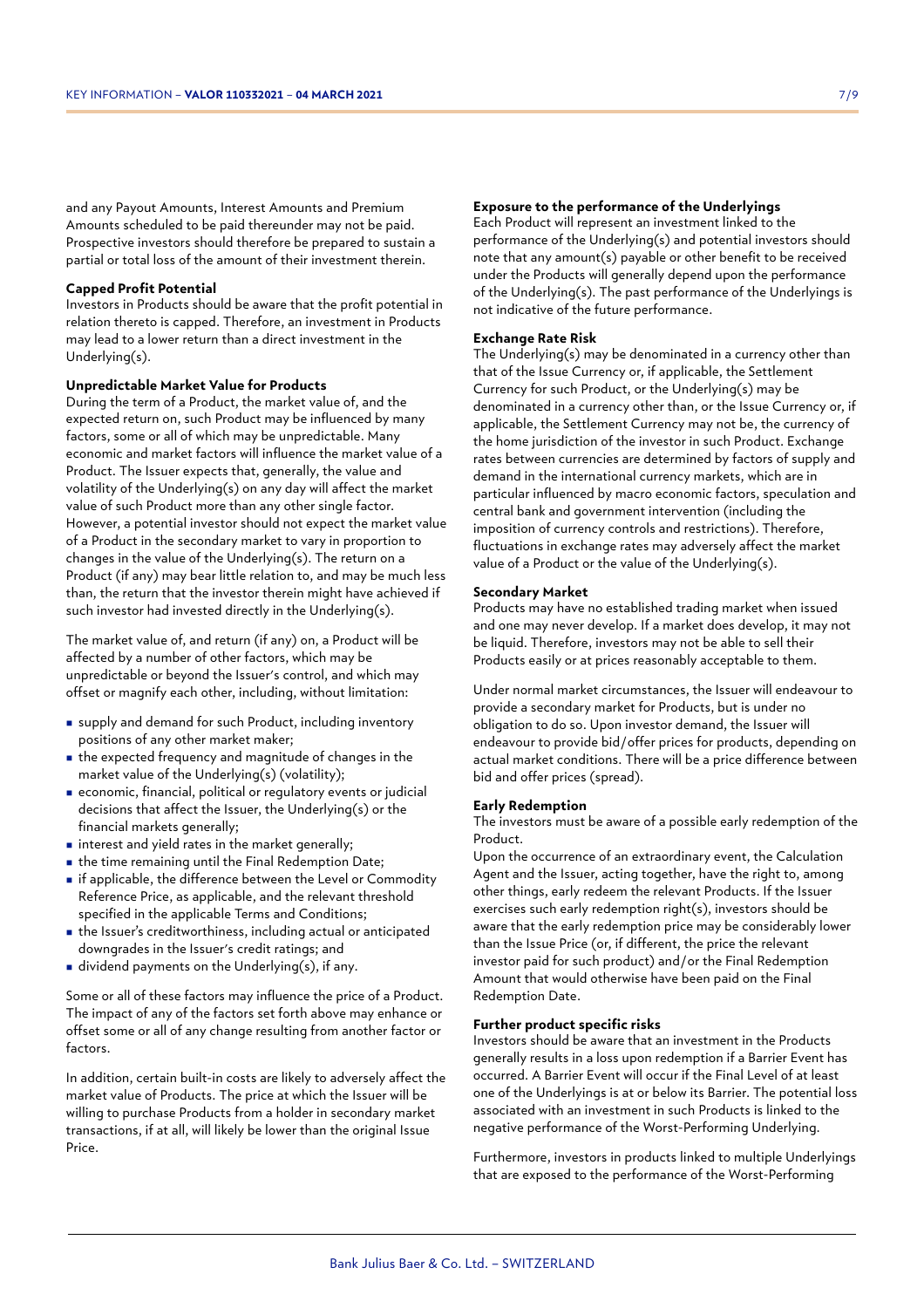Underlying only should be aware that the risk of the occurrence of a Barrier Event is generally greater than in case of products linked to a single Underlying or to multiple Underlyings with a basket feature, because a Barrier Event will be deemed to have occurred even if the value of only one of the Underlyings is at or below its Barrier.

Investors in the Products should be prepared to sustain a partial or total loss of their investment.

#### **Further Information**

For further details on the Product related risks please consult the risk disclosure brochure "Risks Involved in Trading Financial Instruments" (Edition 2019) which is available on the Swiss Bankers Association's website: https://www.swissbanking.org/ en/services/library/guidelines or may be obtained from your client advisor upon request.